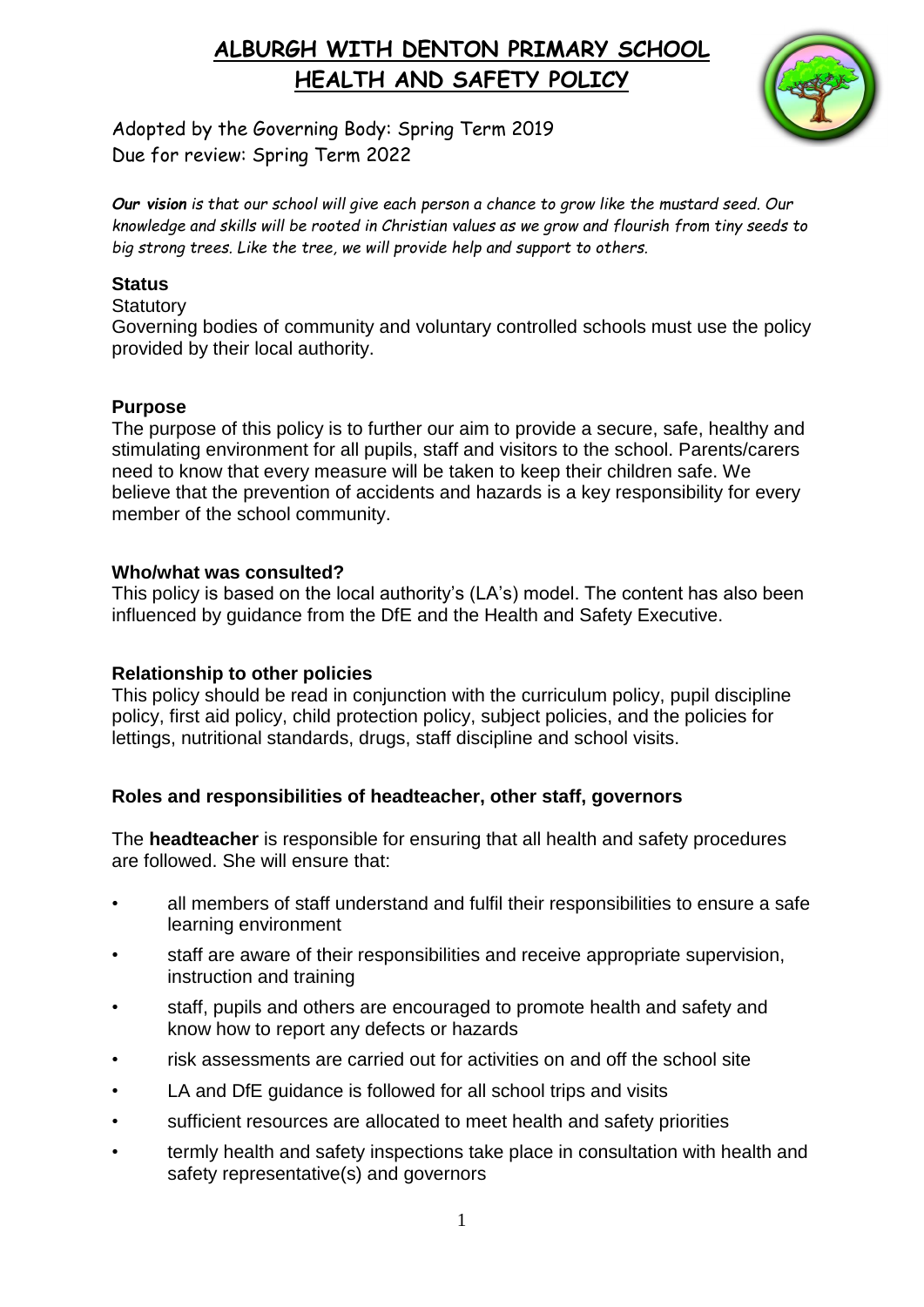

Adopted by the Governing Body: Spring Term 2019 Due for review: Spring Term 2022

*Our vision is that our school will give each person a chance to grow like the mustard seed. Our knowledge and skills will be rooted in Christian values as we grow and flourish from tiny seeds to big strong trees. Like the tree, we will provide help and support to others.*

- all defects and/or hazards are made safe in a timescale commensurate with the risk they pose
- specialist advice is sought as and when necessary
- some staff have designated responsibilities for ensuring aspects of health and safety, such as the Educational Visits Co-ordinator and the Site Manager
- sufficient members of staff receive training in first aid and administration of medicines to ensure adequate cover at all times
- the SENCO and other relevant staff are informed about any medical conditions that their pupils have
- first aid facilities are fit for purpose
- a log is maintained of all activities relating to ensuring health and safety, including dealing with accidents and incidents.

### The **governing body** will:

- promote high standards of health and safety within the school
- assign responsibilities, including designating a governor for health and safety
- establish a committee for health and safety
- monitor the allocation of funds based on effective and comprehensive risk assessments
- carry out regular health and safety inspections following guidance from the LA
- ensure that there are risk assessment procedures in place to identify all risks relating to the premises, school activities and school-sponsored activities
- provide appropriate resources from the school's delegated budget to ensure that risks and hazards are minimised or eliminated
- ensure that all staff receive supervision, instruction and training appropriate to their duties and responsibilities
- evaluate the measures taken to minimise or eliminate risks and hazards
- ensure that there is designated space for medical or dental examination and treatment and for caring for sick or injured pupils during the school day
- ensure that hirers are aware of their duty to provide evidence of insurance cover for their activities
- take all reasonable steps to ensure that the principal person in charge of hirers, contractors and others makes sure they conduct themselves and carry out their operation in such a manner that all statutory and advisory safety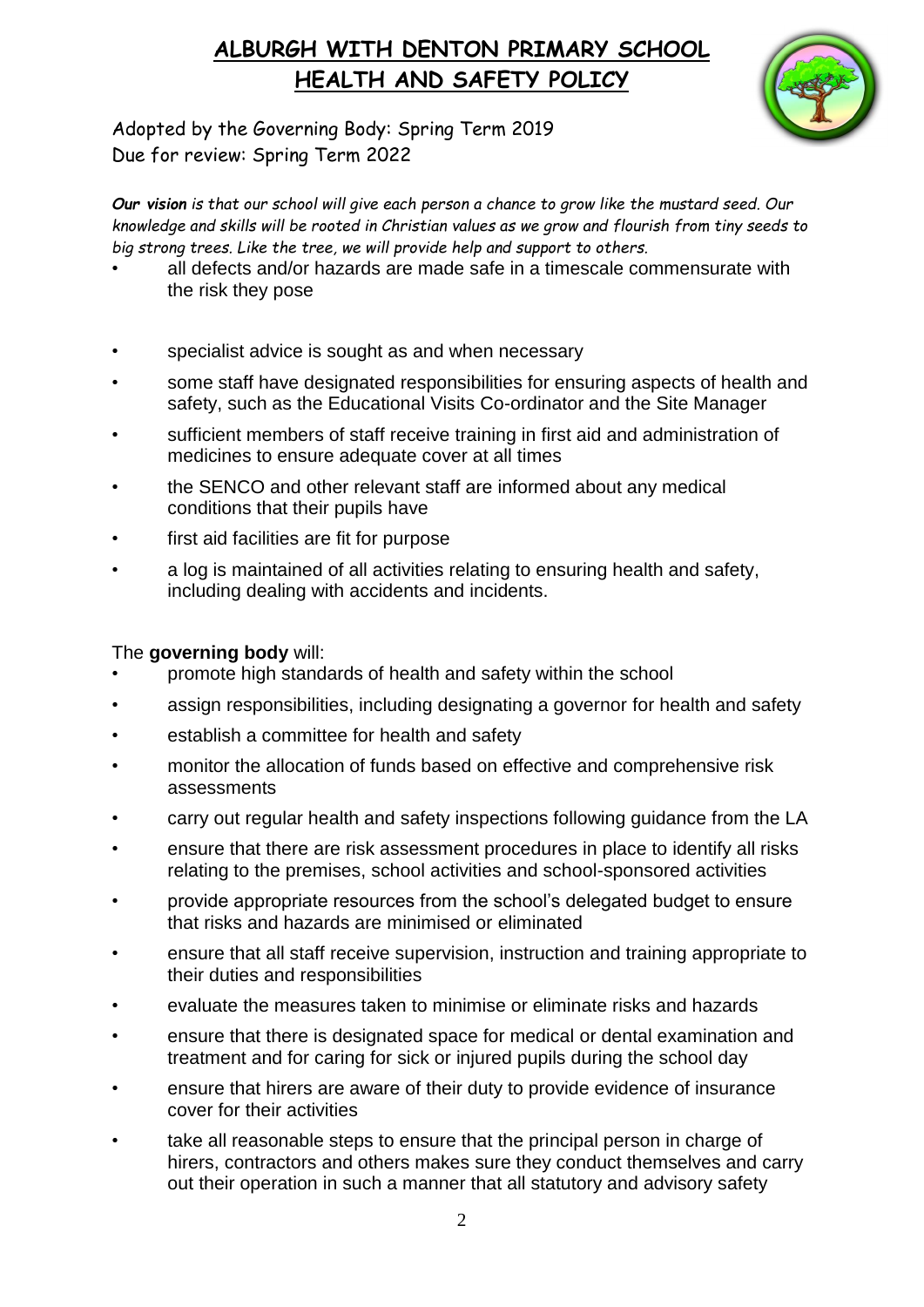

Adopted by the Governing Body: Spring Term 2019 Due for review: Spring Term 2022

*Our vision is that our school will give each person a chance to grow like the mustard seed. Our knowledge and skills will be rooted in Christian values as we grow and flourish from tiny seeds to big strong trees. Like the tree, we will provide help and support to others.*

- requirements are met at all times. (When the premises or facilities are being used out of normal school hours for an activity, then the organiser of that activity, even if an employee, must comply with the requirements of the policy.)
- review this policy and update it if necessary.

All **staff** will:

- be familiar with the health and safety policy and all safety regulations laid down by the governing body
- take reasonable care for their own health and safety and that of others who may be affected by their actions
- make regular safety inspections of their areas of work and report to their line manager any danger to health and safety, whether serious and immediate or not
- only use equipment that they are competent to use
- follow instructions when using any machinery, equipment, dangerous substance or safety device
- take an active interest in promoting health and safety and suggest ways of reducing risks.

All **pupils** and **visitors** to the school will be expected to take reasonable care for their own health and safety and that of others who may be affected by their actions.

**Specific Health and Safety Responsibilities:**

| fire and other emergencies                      | Mrs Sonnex                   |
|-------------------------------------------------|------------------------------|
| first aid and the administration of<br>medicine | Miss Francis and Mrs Sampson |
| hazard reporting                                | Mrs Sonnex                   |
| accident and incident reporting<br>procedures   | Mrs Sonnex                   |
| violent incidences                              | Mrs Sonnex                   |
| security of the premises                        | Mr Goldsmith                 |
| maintenance of the premises                     | Mr Goldsmith                 |